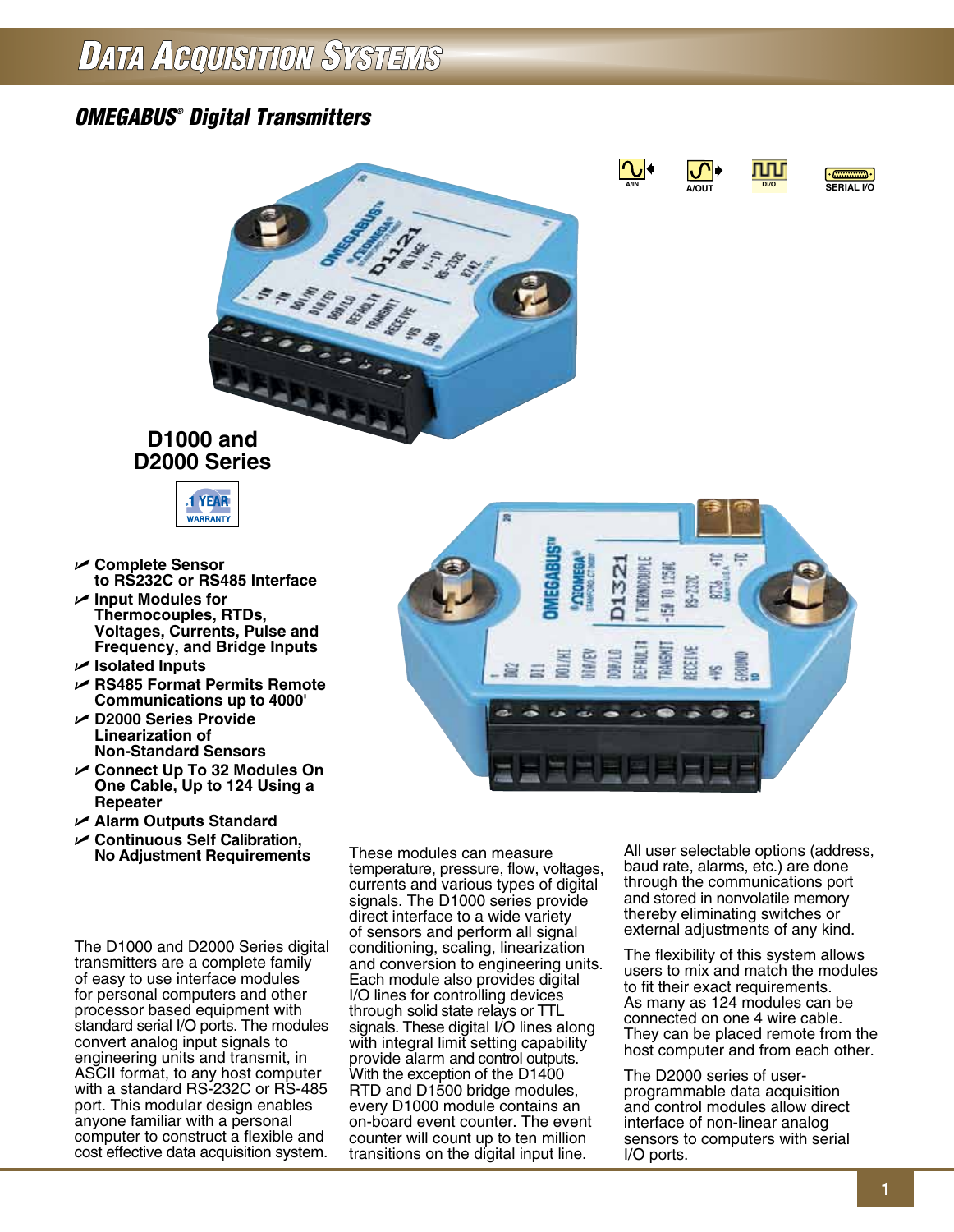

**D1000 and D2000 Modules are Easily Arranged in Multidrop Fashion for Multiple Inputs**

Use of these modules enables downloading up to 23 breakpoints through the communications port. With these breakpoints the user can program a module to virtually any transfer function.

The ability to provide an arbitrary user programmable nonlinear transfer function is the most powerful feature of the D2000 series. Use this feature to linearize non-standard sensors or to provide outputs in engineering units, which are nonlinear to the input. The D2000 series can be programmed to approximate square law, root, log, high-order polynominal or any other non-linear function.

The D2000 may also be empirically field-programmed when the exact transfer function is unknown.

If transmitting long distances is required, selection of the RS-485 communications format is encouraged. This permits remote operation of up to four thousand feet from the host computer. For computers which do not include a RS-485 port, OMEGA offers the A1000 RS-232C signal converter.

The modules are also capable of operating in a multidrop fashion supporting up to 32 units one one cable set. The A1000 may also be used as a repeater to allow as

many as 124 modules to be joined together. A utility software package (for IBM PC or compatibles) is also available. This software eliminates the need for programming skills to easily communicate with the modules. This software package is available upon request at no charge. Request model D1000-SW, for D1000, D2000, D3000 and D4000 models. (One per order).

All modules are supplied with screw terminal plug connectors and captive mounting hardware. Their encapsulated design allows for mounting in virtually any location including explosion proof housings and DIN rails.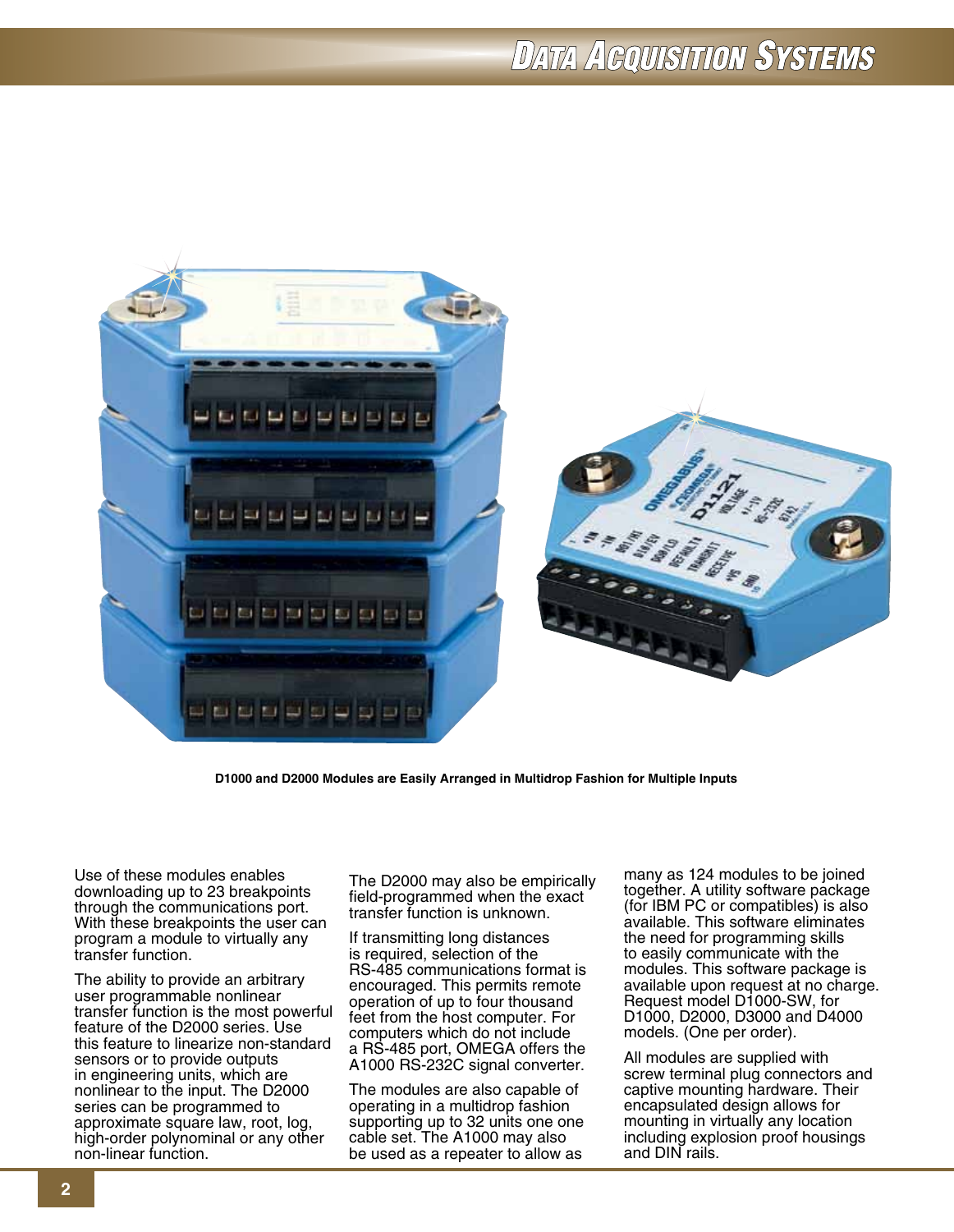### *Input Modules For Virtually Any Process Monitoring Application*



**Shown in Multidrop Fashion**



௱௱

 $\cdot$   $\left[\ldots\right]$ . **DI/O SERIAL I/O**

#### **Common Specifications ANALOG**

 $\overline{\mathcal{C}}$ 

- $\triangleright$  Single channel analog input
- $\triangleright$  Analog Input isolation to 500 VRMS
- $15$ -bit measurement resolution
- $\swarrow$  2 samples/sec throughout
- $\triangleright$  Autozero & autocalibration

#### **DIGITAL**

 $\nu$  8-bit CMOS microcomputer

#### **COMMUNICATIONS**

- $\blacktriangleright$  RS-232C, RS-485
- $\nu$  Up to 124 multidrop modules per communications port
- $\triangleright$  ASCII Format command/ response protocol
- $\sqrt{\phantom{a}}$  Can be used with 'dumb' terminal
- $\blacktriangleright$  Parity options: odd, even, none
- $\blacktriangleright$  All communications setups stored in memory
- $\triangleright$  Checksum can be added to any command or response
- $\triangleright$  User selectable channel address
- $\blacktriangleright$  Selectable baud rates: 300, 600, 1200, 2400, 4800, 9600, 19.2 K, 38.4 K

**Power Requirements:** 10 to 30 Vdc, 0.75 W max

**Case:** ABS with captive mounting hardware

**Connectors:** Screw terminal plug (supplied)

#### **TEMPERATURE RANGE**

**Operating:** -25 to 70°C

**Storage:** -25 to 85°C **Relative Humidity:** 0 to 95%

noncondensing

#### **Specifications for Specific Modules D1100/D2100 VOLTAGE INPUT MODULES**

**Voltage Ranges:** ±10 mV, ±100 mV, ±1V, ±5 V, ±10 Vdc, ±100 Vdc **Resolution:** 0.01% of FS (4 digits) **Accuracy:** ±0.02% of FS max **Zero Drift:** ±1 count max (auto zero) **Span Tempco:** ±50ppm/°C max **Input Burnout Protection: 250 Vac Input Impedance: 1 MΩ min (> ±5V** input), 100MΩ min ( $\leq \pm$  1V input) **1 Digital Input/Event Counter, 2 Digital Outputs**

#### **D1200/D2200 Current Input Modules**

**Current Ranges:** ±1 mA, ±10 mA  $±100$  mA,  $±1A$ , 4 to 20 mA dc **Resolution:** 0.01% of FS (4 digits), 0.04% of FS (4-20 mA) **Accuracy:** ±0.02% of FS, 0.04% of FS (4-20 mA) **Zero Drift:** ±1 count max. (autozero) **Span Tempco:** ±80 ppm/°C max **Voltage Drop:** ±0.1V max **1 Digital Input/Event Counter, 2 Digital Outputs**

#### **D1300 THERMOCOUPLE INPUT MODULES**

- $\triangleright$  Open thermocouple indication
- $\nu$  Input burnout protection to 250 Vac
- $\blacktriangleright$  User selectable °C or °F
- $\triangleright$  Overrange indication
- $\triangleright$  Automatic cold junction compensation and linearization

#### **Thermocouple Types:** J, K, T, E, R, S, B, C

- **RANGES:**
- **J** = -200 to 760°C;  $K = -150$  to 1250°C;
- **T** = -200 to 400 $^{\circ}$ C;
- $E = -100$  to  $1000^{\circ}$ C;
- **to 1820** $^{\circ}$ **C;**
- $S = 0$  to 1750 $^{\circ}$ C;
- **to 1750** $^{\circ}$ **C:**
- $C = 0$  to 2315 $^{\circ}$ C

#### **Resolution:** ±1.0°

**Overall Accuracy From 0 to +40°C Ambient:** ±1.0°C max (J, K, T, E),  $\pm$ 2.5°C max (R, S, B, C) **Input Impedance:** 100 MΩ min. **Lead Resistance Effect:** <20µ V

per 350Ω

**2 Digital Inputs, Event Counter, 3 Digital Outputs**

#### **D1400 RTD INPUT MODULE**

- $\blacktriangleright$  Input protection to 120 Vac  $\blacktriangleright$  Automatic linearization and lead
- compensation  $\blacktriangleright$  User selectable °C or °F



**D1500 Bridge Input Modules are ideally suited for most load cells. See OMEGA's Pressure, Strain and Force Handbook for a complete line of load cells.**

**RTD Types:**  $\alpha$  = .00385, .00392,  $100 \Omega \ @ 0\degree C$ **Ranges:** .00385 = -200 to 850°C;  $.003\overline{9}2 = -200$  to 600°C **Resolution:** 0.1° **Accuracy:** ±0.3°C **Input Connections:** 2, 3,or 4 wire **Excitation Current:** 0.25 mA **Lead resistance effect:** 3 wire  $-2.5^{\circ}$ C per Ω of unbalance; 4 wire – negligible **Max Lead Resistance:** 50Ω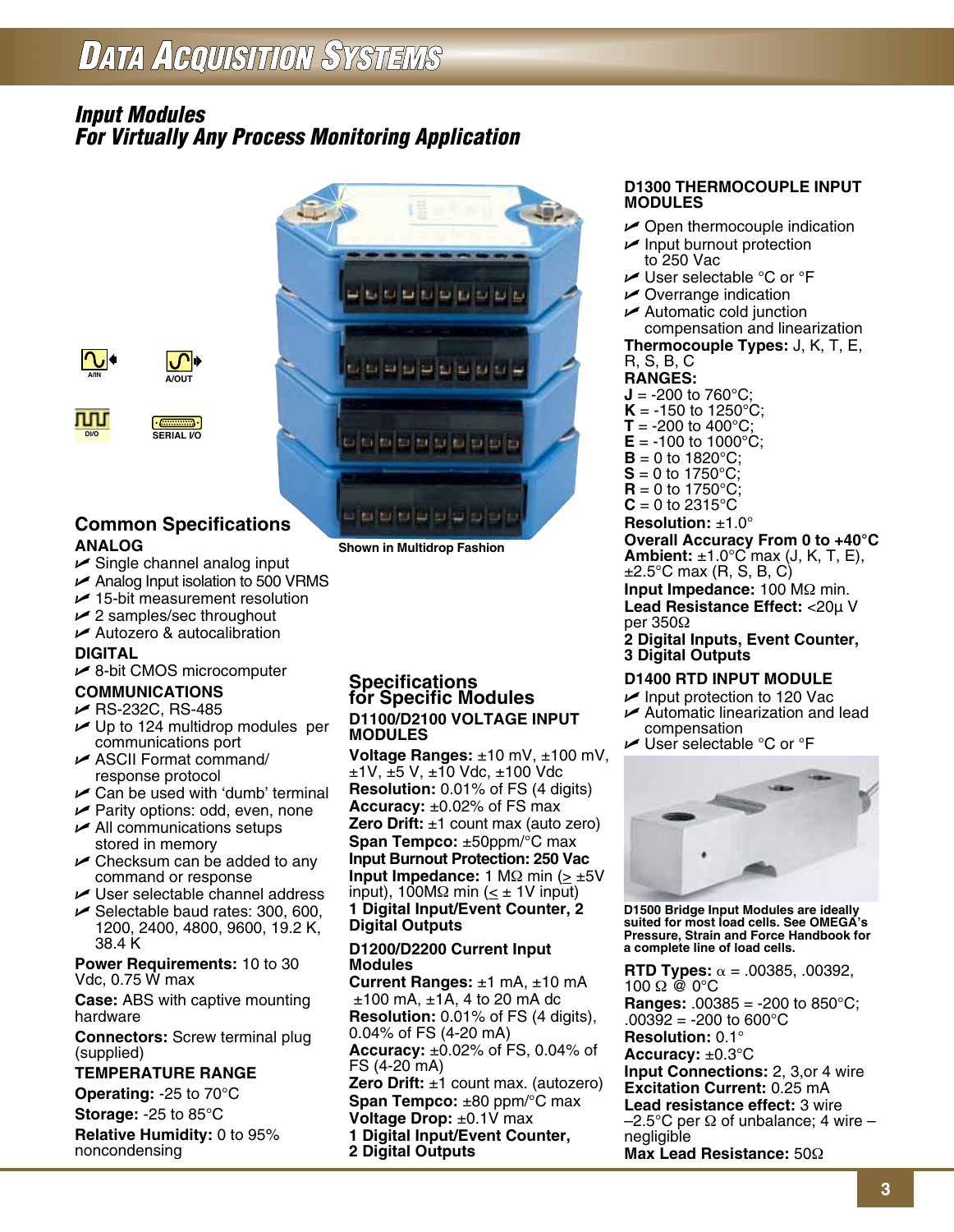#### **1 Digital Output D1450 THERMISTOR INPUT**

**Range:** 0 to 100°C **Thermistor Type:** 2252Ω **Accuracy:** ±0.2°C **Resolution:** 0.01°C/°F **Input Protection:** 30 Vdc **1 Digital Input/Event Counter,** 

## **2 Digital Outputs**

#### **D1500/2500 BRIDGE INPUT MODULE**

**Range:** ±30, ±100 mV, 1 to 6 Vdc **Accuracy:** ±0.05% of FS max **Resolution:** 10 µv (mV spans), 0.02% FS (V span)

**Common Mode Rejection:** 100 dB at **Input Switching Levels:** high, 50/60 Hz

**Input Protection:** 30 Vdc **Excitation Voltage:** 10 V, 5 Vdc **1 Digital Output**

#### **D1600/D2600 TIMER AND FREQUENCY INPUT MODULES**

The D1600 module has two modes: frequency input with output data in hertz, or timer input with output data in seconds

**Input impedance:** 1 MΩ **Switching Level:** Selectable 0V, 2.5V **Hysteresis:** adjustable 10 mV to 1.0V **Input Protection:** 250 Vac

**1 Digital Input/Event Counters FREQUENCY INPUT** 

**Range:** 1 Hz to 20 kHz **Accuracy:** ±0.01% of reading, ±0.01 Hz **Resolution:** 0.005% of reading, 0.01 Hz **Resolution:** 0.01% (4 digits) **Tempco:** ±20 ppm/°C

**TIMER INPUT** 

**Range:** 100 µs to 30 s

**Resolution:** 0.005% of reading +10 µs Accuracy:  $\pm 0.01\%$  of reading  $\pm 10$  us

**EVENT COUNTER**

**Input Bandwidth:** 60 Hz, (optional 20 KHz max) Up to 10 million positive transitions

#### **D1700 DIGITAL INPUTS/OUTPUTS MODULE**

**D1711, D1712:** 15 digital input/output bits, user can define any bit as an input or an output **Input Voltage Levels:** 0 to 30V without damage **Input Switching Levels:** High, 3.5V min., Low, 1.0V max

**Outputs:** Open collector to 30V, 100 mA max load **Vsat:** 1.0V max @ 100 mA



**Voltage, current and bridge input modules are readily interfaced to most pressure transducers. See OMEGA's Pressure, Strain and Force Handbook for a complete line of pressure transducers.**

**D1701, D1702: 7 digital inputs and 8 digital outputs Input Voltage Levels:** ±30V without damage

3.5V min, low, 1.0V max

| <b>Digital Inputs/Outputs</b>                          |                                                     |                                |  |
|--------------------------------------------------------|-----------------------------------------------------|--------------------------------|--|
| <b>RS232</b><br><b>Output</b>                          | <b>RS485</b><br><b>Qutput</b><br><b>Description</b> |                                |  |
| D <sub>1701</sub><br>D1702                             |                                                     | 7 Digital in,<br>8 digital out |  |
| <b>D1711</b><br>15 Digital in/out<br>D <sub>1712</sub> |                                                     |                                |  |

| <b>Frequency, Time and Event Inputs</b>                                              |                   |                 |
|--------------------------------------------------------------------------------------|-------------------|-----------------|
| <b>RS232</b><br><b>RS485</b><br><b>Output</b><br><b>Output</b><br><b>Description</b> |                   |                 |
| D1601                                                                                | D <sub>1602</sub> | Frequency input |
| D1611<br>Timer input<br>D <sub>1612</sub>                                            |                   |                 |
| D <sub>1621</sub>                                                                    | D <sub>1622</sub> | Event counter   |

| <b>Voltage Inputs</b>          |              |        |  |
|--------------------------------|--------------|--------|--|
| <b>RS232C</b><br><b>Output</b> | <b>Input</b> |        |  |
| D1101                          | D1102        | 10 mV  |  |
| D1111                          | D1112        | 100 mV |  |
| D1121                          | D1122        | 1V     |  |
| D1131                          | D1132        | 5V     |  |
| D1141                          | D1142        | 10V    |  |
| D1151                          | D1152        | 100V   |  |

| <b>Current Inputs</b>          |                               |              |  |
|--------------------------------|-------------------------------|--------------|--|
| <b>RS232C</b><br><b>Output</b> | <b>RS485</b><br><b>Output</b> | <b>Input</b> |  |
| D1211                          | D1212                         | 10 mA        |  |
| D1221                          | D1222                         | 1 mA         |  |
| D1231                          | D1232                         | 100 mA       |  |
| D1241                          | D1242                         | 1 A          |  |
| D1251                          | D <sub>1252</sub>             | 4 to 20 mA   |  |

*Comes complete with operator's manual on CD and Windows setup software. D1000 Series digital transmitters are also available with Modbus RTU protocol. To order transmitters Modbus RTU protocol, add suffix "M" at the end of the model number, no additional charge.*

*Ordering Example: D1311 type J thermocouple input RS-232C output digital transmitter and OCW-1, OMEGACARE SM extends standard 1-year warranty to a total of 2 years.*

**Outputs:** Open collector to 30V, 30 mA max load **Vsat:** 0.2V max @ 30 mA Internal pull up resistors for direct switch input Inputs/Outputs are read/set in parallel

| <b>Thermocouple Inputs</b>     |                               |              |  |
|--------------------------------|-------------------------------|--------------|--|
| <b>RS232C</b><br><b>Output</b> | <b>RS485</b><br><b>Output</b> | <b>Input</b> |  |
| D1311                          | D1312                         | J            |  |
| D1321                          | D1322                         | Κ            |  |
| D1331                          | D1332                         | T            |  |
| D1341                          | D1342                         | E            |  |
| D1351                          | D1352                         | R            |  |
| D1361                          | D1362                         | S            |  |
| D1371                          | D1372                         | в            |  |
| D1381                          | D1382                         | C            |  |

| <b>RTD Inputs</b>                                                                     |                   |         |  |
|---------------------------------------------------------------------------------------|-------------------|---------|--|
| <b>RS232C</b><br><b>RS485</b><br><b>Output</b><br><b>Output</b><br><b>Input Curve</b> |                   |         |  |
| D1411                                                                                 | D <sub>1412</sub> | 0.00385 |  |
| D1421                                                                                 | D <sub>1422</sub> | 0.00392 |  |

| <b>Thermistor Inputs</b>                   |                                                            |  |  |  |
|--------------------------------------------|------------------------------------------------------------|--|--|--|
| <b>Output</b>                              | <b>RS232C RS485</b><br><b>Output</b><br><b>Description</b> |  |  |  |
| D1451<br>D1452<br>2252 $\Omega$ thermistor |                                                            |  |  |  |

| <b>Bridge Inputs</b>           |                               |              |                   |
|--------------------------------|-------------------------------|--------------|-------------------|
| <b>RS232C</b><br><b>Output</b> | <b>RS485</b><br><b>Output</b> | <b>Input</b> | <b>Excitation</b> |
| D <sub>1511</sub>              | D <sub>1512</sub>             | 30 mV        | 5V                |
| D <sub>1521</sub>              | D <sub>1522</sub>             | 30 mV        | 10V               |
| D <sub>1531</sub>              | D <sub>1532</sub>             | 100 mV       | 5V                |
| D <sub>1541</sub>              | D1542                         | 100 mV       | 10V               |
| D1561                          | D1562                         | 1 to 6 $V$   | 10V               |